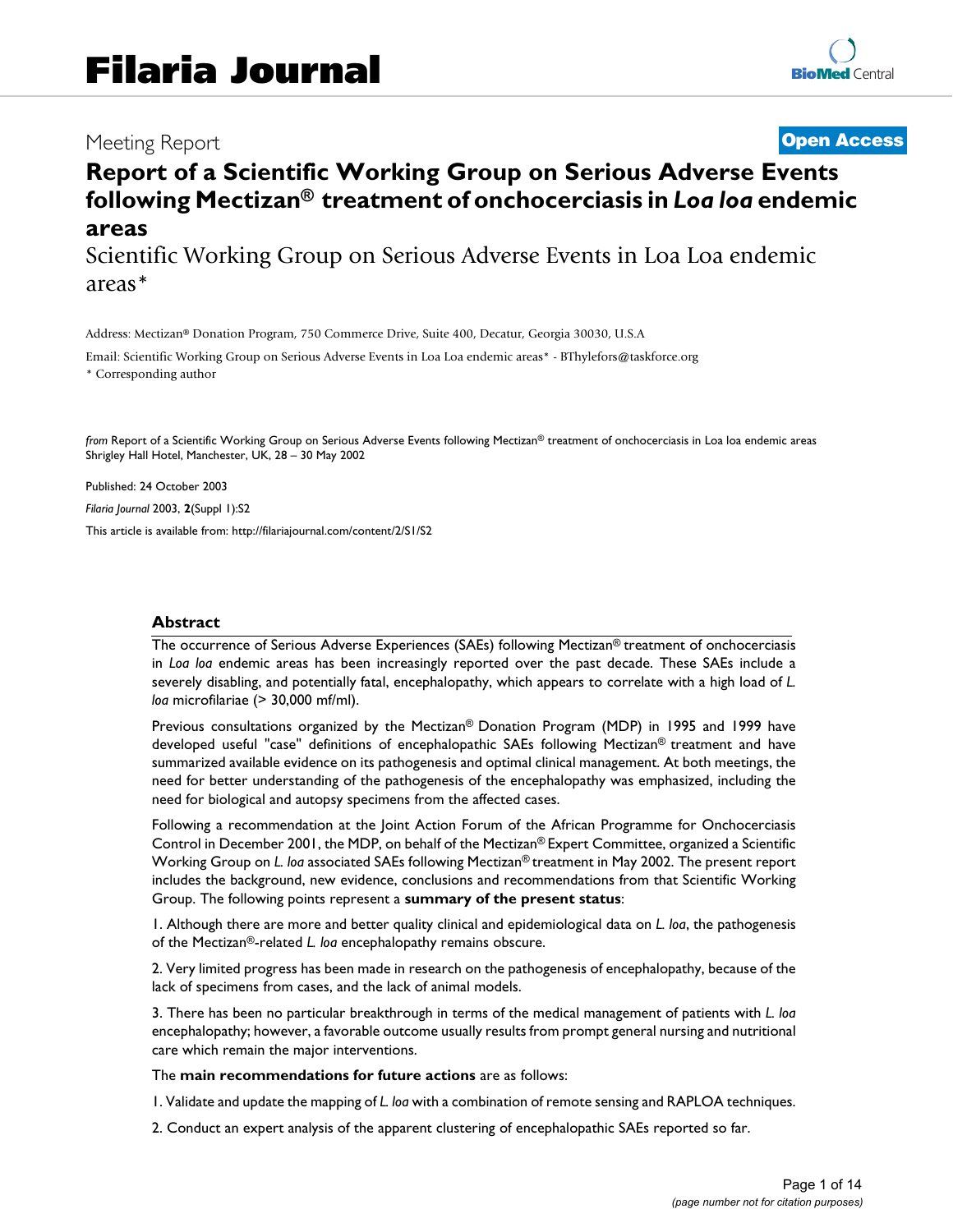3. Investigate a possible "pre-treatment" scheme with high-dose albendazole in *L. loa* endemic communities at high risk of encephalopathic SAEs if treated with Mectizan<sup>®</sup>; this study will be conducted in collaboration with WHO/TDR.

4. Establish a post of Loiasis Technical Advisor for research and operational support in Cameroon, to conduct population surveys and to facilitate better data collection from SAE cases, including postmortem studies as appropriate.

5. Investigate the possibility of developing an animal model of *L. loa* encephalopathy; this activity would be linked to the above-mentioned research agenda in Cameroon.

6. Investigate the best care model for encephalopathic SAEs, including identification of early warning signs and therapeutic interventions.

7. Develop further models for health education messages needed for community compliance with Mectizan® treatment, and family support for SAE cases.

8. Conduct research studies on the safety of combination therapy of Mectizan® and albendazole in areas co-endemic for *L. loa* and lymphatic filariasis (LF) with coordination from the relevant technical bodies that oversee these issues.

The above recommendations will be implemented through a continuing collaboration between the interested parties represented at the Scientific Working Group, involved in onchocerciasis control and/or the Global Programme to Eliminate Lymphatic Filariasis.

## **Introduction**

After a brief welcome of participants by Professor David Molyneux and Dr Björn Thylefors, the meeting was opened by the Chairman, Professor Mamoun Homeida. The agenda (see Additional File 1) was adopted and participants briefly introduced themselves (see Additional File 2 for List of Participants). The terms of reference for the meeting (see Additional File 3) were reviewed.

## **Review Of Previous Consultations On** *Loa Loa*  **Associated SAEs – Björn Thylefors**

The outcome of the two previous consultations convened by the Mectizan® Donation Program (MDP) was briefly reviewed. In the first meeting, which took place in Paris, France in 1995 on the theme of "CNS Complications of Loiasis and Adverse CNS Events following Treatment" a case definition was worked out, which has since been usefully applied. These definitions allowed for the classification of "definite" or "probable" *Loa loa* related cases, as distinguished from "coma events" in *L. loa* endemic areas. It was noted that the case definition in 1995 retained a post-treatment microfilaremia of 1,000 mf/ml or more. Today, available data would place this level between 3,000 – 5,000 mf/ml. More information and evidence is available today in the field of epidemiology, including new tools such as remote sensing mapping for *L. loa* and the recently elaborated RAPLOA technique for community assessment of high risk for Serious Adverse Experiences (SAEs) following treatment with Mectizan®.

In contrast, there is still little progress being made in the field of pathogenesis of the encephalopathy that typically ensues in heavily infected loiasis cases treated with Mectizan®. The persistent lack of biological specimens from these cases is a particular obstacle to progress in this regard. The reporting of SAEs also leaves much to be desired; it is often delayed, incomplete and contains irrelevant information instead of focusing on the main clinical and laboratory data needed. As a follow-up to the 1995 consultation, a survey on the SAE reporting system is now being conducted by the MDP, with a view to improving reporting performance.

The 1999 consultation, convened in Tours, France, focused more on the clinical picture, and possible associated conditions. There were no formal recommendations adopted at that meeting but suggestions were made to heighten monitoring for the first round of Mectizan® treatment in *L. loa* endemic areas and to refine the borders of areas of meso- and hyper- endemic onchocerciasis endemicity in order to justify treatment of communities at risk of SAEs. Stricter medical supervision was also proposed as a means of reducing the risk of permanent sequelae of SAEs following Mectizan® treatment in *L. loa* endemic areas.

Overall, it was felt that the two previous consultations had certainly been of use, but there was now a need to take advantage of some new openings, such as easier assessment of *L. loa* endemic areas, and to draw up an agenda for needed research in the immediate and mid-term perspective. This aim was reflected in the terms of reference for the present meeting (see Additional File 3).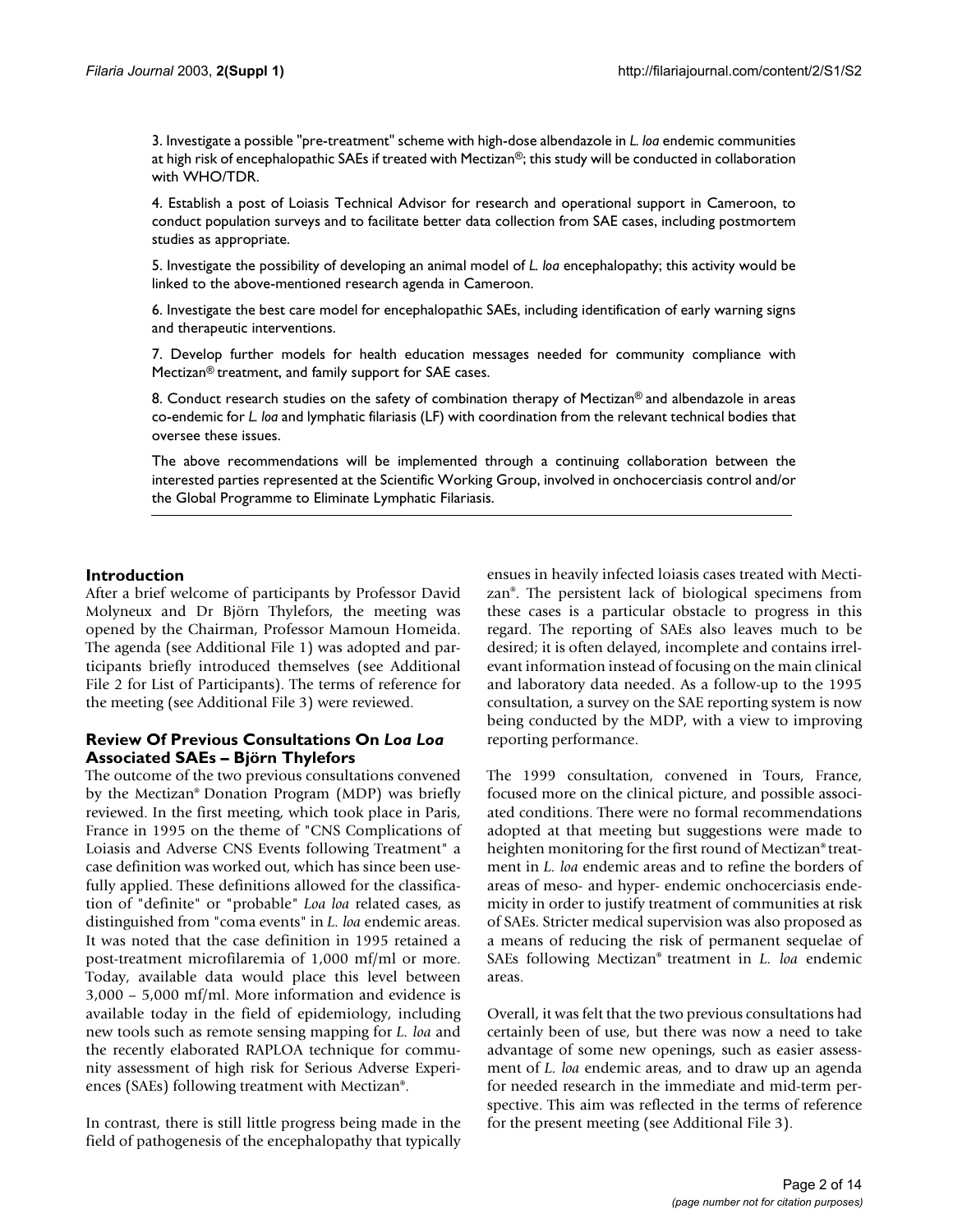Since working papers for the meeting had been previously distributed to participants, it was intended that presentations would be brief, focusing only on salient points, in order to facilitate maximum discussion and formulation of recommendations. The list of working papers submitted for the meeting is provided in Additional file 4.

## **Mapping Of** *L. Loa*

#### *Remote sensing – David Molyneux Overview*

A remote sensing map of *L. loa* has been developed by the Liverpool School of Tropical Medicine (see Additional File 5). Predicted prevalence was based on several environmental factors suggestive of the presence of *Chrysops spp*. while epidemiological surveys conducted by the Institut de Recherche pour le Développement (IRD) in Cameroon from 1991 to 2001, provided the observed prevalence data to determine the best predictive model. Mapping of other parts of Central Africa, Sudan and Ethiopia are ongoing.

#### *RAPLOA Validation – Hans Remme*

#### *Overview*

A rapid epidemiological assessment of community prevalence of high intensity *L. loa* microfilaremia, based on a simple questionnaire, has been developed by TDR and conducted in Cross River State in south-eastern Nigeria, and in the North West, South West and East provinces of Cameroon. Prevalence was found to be highly correlated with intensity of infection. The most sensitive and specific survey question was that which was restricted to individuals who responded positively to a past experience of an eye worm, confirmed by a representative photograph, and which lasted between 1 and 7 days (RAPLOA). Validation of the RAPLOA technique is ongoing. The sampling methodology and the threshold at which 'high-risk' communities are identified are yet to be determined.

#### *Recommendations*

1. TDR and Liverpool to continue their collaboration to validate these tools. Validation of remote sensing mapping should include predicted negative as well as predicted positive areas.

2. Develop a protocol to combine these tools for mapping of *L. loa* that assesses both presence of infection and risk of *L. loa* encephalopathy following treatment with Mectizan® (% of restricted eye worm defined as a proxy indicator).

3. Consider different thresholds of RAPLOA positivity before defining the threshold to be used in the field to minimize the risk of *L. loa* encephalopathy following treatment with Mectizan® in a given community.

## **Recent Advances In Knowledge About SAEs In** *L. Loa* **Endemic Areas**

#### *Review of reported cases – Nana Twum-Danso Overview*

1. The definitions of SAEs and important medical events which may be considered SAEs were provided:

A serious adverse event/experience is "an adverse experience occurring at any dose that results in any of the following outcomes:

#### - *Death*

- *Life-threatening adverse drug experience*
- *Hospitalization or prolongation of existing hospitalization*
- *Persistent or significant disability/incapacity*
- *Congenital anomaly/birth defect*
- *Cancer*
- *Overdose (accidental or intentional)*

Other important medical events that may not result in death, not be life threatening, or not require hospitalization may be considered an SAE when,

*based upon appropriate medical judgment, the event may jeopardize the subject/patient and may require medical or surgical intervention to prevent one of the outcomes listed above"* (Merck & Co., Inc.).

2. As of May 10, 2002 a total of 204 SAE cases have been reported to the MDP as having occurred since the mass treatment program began in 1988 up to the end of 2001, giving rise to a cumulative incidence of approximately 1 reported SAE per 1 million treatments.

3. In light of research findings made available since the 1995 MDP consultation on *L. loa* encephalopathy, the case definitions have been modified by the MDP (see Additional File 6).

4. The majority of these SAE cases have been reported from Cameroon ( $n = 175$ ; 86%). Ninety-six of the 175 cases from Cameroon (55%) were encephalopathic in nature; 61 had sufficient clinical and laboratory data to support a diagnosis of 'Probable' or 'Possible' *L. loa* Encephalopathy temporally Related to treatment with Mectizan® (PLERM) (see Additional File 6 for case definitions).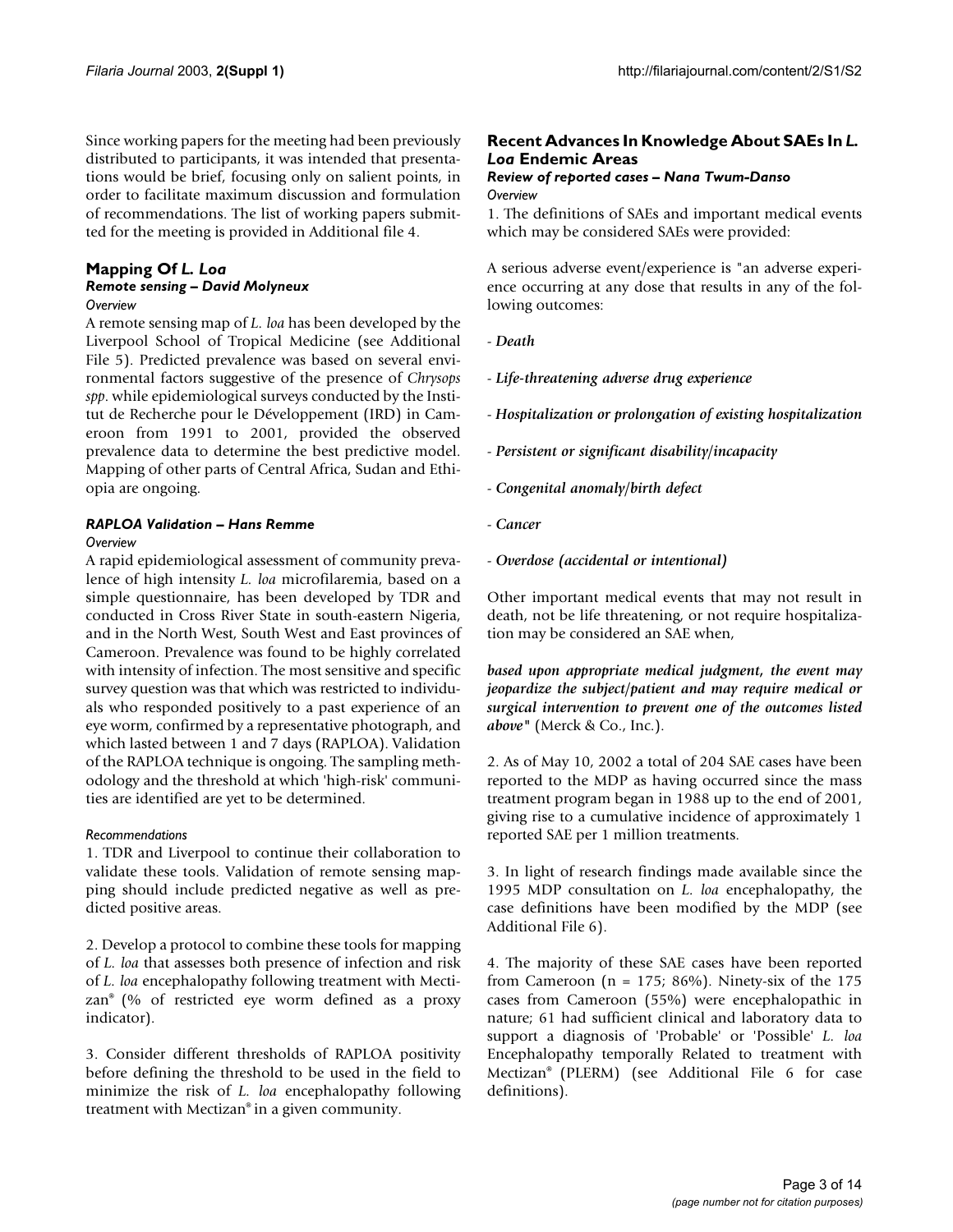5. There appears to be a clustering of PLERM cases in the Central Province of Cameroon, from where 51 of the 61 PLERM cases have been reported. The neighboring districts of Monatélé and Okola reported the highest number (and highest incidence) of PLERM during the years 1994/ 95 and 1999 respectively when mass treatment programs were initially launched in those districts.

6. During 2001, there appears to have been over-reporting of SAEs that are not clinically important but fit the strict definition of an SAE, such as mild-Mazzotti reactions. The use of hemorrhages of the palpebral conjunctivae (HPC) as a screening tool for impending PLERM, though useful, may be exacerbating this problem since it lacks specificity and may be poorly differentiated by the community health volunteers.

7. Interpretation of these data are limited due to the overall poor quality and incomplete nature of SAE forms returned to the MDP and the lack of knowledge about incidence of SAEs in countries other than Cameroon.

8. In order to better understand the epidemiology of PLERM, the MDP is currently conducting a survey of onchocerciasis field staff at the national and peripheral health levels, to investigate the degree of under-reporting, if any, from countries other than Cameroon.

## *Recommendations*

1. Determine spatial distribution of the encephalopathic cases at village level using GIS software to better understand the clustering phenomenon observed.

2. In spite of the limitations of clinical data submitted, determine case-fatality rates, trends over time, and effectiveness of supportive treatment of PLERM cases.

3. Continue to monitor aggregate numbers. It is important to include an assessment of number of cases per firstround treatments.

4. Where possible, correlate encephalopathic cases with *L. loa* aggregate mf (CMFL or RAPLOA results).

5. Accept modified case definitions of *L. loa* encephalopathy.

## *Clinical picture, epidemiology & outcome – Michel Boussinesq*

## *Overview*

1. The most common symptoms reported by SAE patients in *L. loa* endemic areas are fatigue, anorexia, headache, generalized arthralgia and severe lumbar pain; onset of symptoms is usually within the first 12–24 hours. For patients who develop encephalopathy, the above-listed symptoms are also associated with confusion, agitation, dysarthria, aphasia and incontinence which may begin as early as the first day following treatment with Mectizan®.

2. HPCs have been associated with pre-treatment *L. loa* microfilaremia of > 1000 mf/ml and may serve as an early screening tool, that could be easily applied at the village level, even though it would yield a high false-positive rate.

3. Treatment with Mectizan® has been associated with passage of *L. loa* mf into the cerebrospinal fluid (CSF) irrespective of pre-treatment *L. loa* mf levels. However there was an observed gradient in this phenomenon: a greater proportion of individuals with levels > 30,000 mf/ml compared to those with 15,000 to 30,000 mf/ml, and a greater proportion of individuals with 15,000 to 30,000 mf/ml compared to those with < 15,000 mf/ml. Not all individuals in whom this phenomenon was observed developed an encephalopathy.

4. Treatment with Mectizan® has also been associated with hematuria and microfilaruria, the level of which correlates with the pre-treament *L. loa* microfilarial load.

5. Eosinophil levels have been shown to decrease dramatically 24 hours after treatment with Mectizan®, and rise above pre-treatment levels 48 hours later.

6. Electroencephalographic and computed tomography studies have been of limited value in these cases, yielding no clearly identified patterns.

7. Based on the work of Boussinesq and colleagues, the single known risk factor for developing *L. loa* encephalopathy is pre-treatment *L. loa* microfilaremia > 50,000 mf/ ml. Age and gender have not been definitely shown to be correlated with risk.

#### *Recommendations*

1. Additional work should be done to test the usefulness of possible predictors of high-density microfilaremia, *L. loa* encephalopathy, and chronic neurologic sequelae, including:

• Existence of local terminology for eye worm

• History of repeated eye worm passage on an individual level; possible sources of data include the RAPLOA study by TDR and unpublished studies conducted in Cameroon.

2. The usefulness of HPC as a predictor of impending neurologic involvement of *L. loa* associated adverse reactions should be immediately studied to determine, among others, whether this sign could be correctly recognized by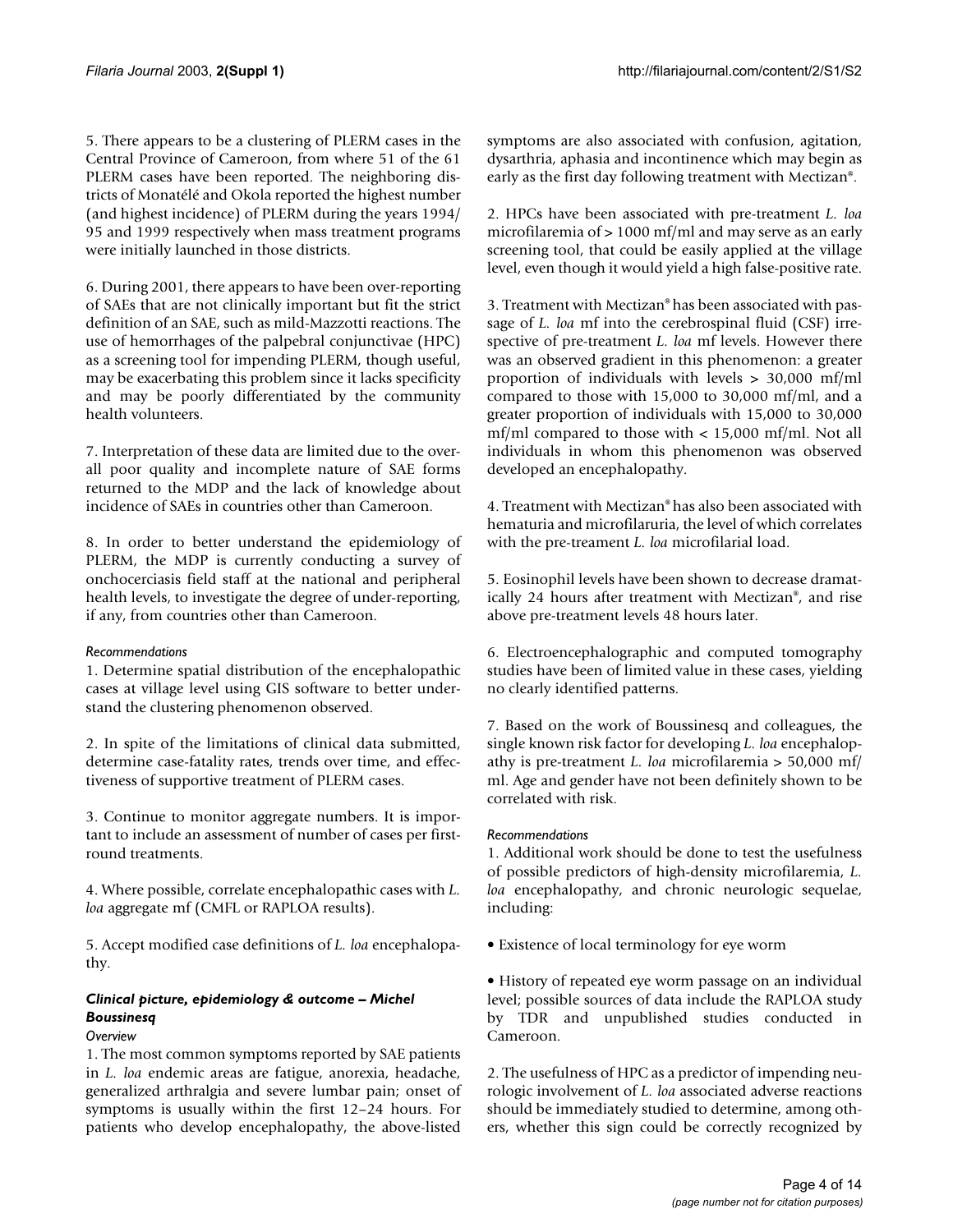community-based distributors and health workers. If these studies appear promising, the MDP or African Programme for Onchocerciasis Control (APOC) should sponsor the development of laminated cards depicting HPCs and describing appropriate referral and management of patients with this condition.

## *Immunopathology & immunogenetics – Charles Mackenzie*

#### *Overview*

1. Clinical and laboratory findings suggest that Mectizan® associated *L. loa* encephalopathy:

• is consistent with an embolic process triggered by massive microfilarial death;

• may also involve circulating immune complexes or polymorphic inflammatory responses;

• differs from the acute neurologic reactions seen in some animals (e.g., collie dogs) following treatment with Mectizan®, which is associated with mutation of the multiple drug resistance (mdr1) gene and inadequate production of P glycoprotein.

2. Research on the pathogenesis and treatment of *L. loa* encephalopathy has been inhibited by the lack of an animal model and the paucity of:

- detailed epidemiological and clinical information;
- diagnostic specimens during the course of illness; and
- autopsies and post-mortem tissue specimens.

#### *Recommendations*

1. Consideration should be given to the development of a murine model of *L. loa* encephalopathy, preferably in an area endemic for loiasis.

2. Although it would be costly and perhaps difficult to obtain the necessary clearances, the feasibility of developing a primate model of *L. loa* encephalopathy should be explored.

3. When cases of *L. loa* encephalopathy occur, attempts should be made to collect and have tested:

- serial blood/serum specimens;
- conjunctival biopsies;

• tissue specimens on autopsy (e.g. via transphenoidal or transethmoidal route).

4. A position for a "Loiasis Technical Advisor" should be created and filled as soon as possible in Cameroon. The Technical Advisor would work closely and liaise with the Ministry of Health, the National Onchoceriasis Task Force (NOTF), and other partners involved in onchocerciasis control and lymphatic filariasis elimination, but would retain a certain independence in that he/she would not work "for" any one particular group. The responsibilities of this position would include, among others:

a. Responding quickly when cases of *L. loa* encephalopathy occur to collect detailed epidemiological and clinical information on each case;

b. Collecting necessary laboratory and tissue specimens;

c. Assisting the NOTF and others with adhering to guidelines for Mectizan® treatment strategies in *L. loa* endemic areas;

d. Assisting the NOTF and the Ministry of Health with epidemiological mapping and surveillance *of L. loa, Wuchereria bancrofti*, and *Onchocerca volvulus*;

e. Conducting operational research on risk factors for, and clinical management of, *L. loa* encephalopathy and its sequelae;

f. Conducting formative research on attitudes and beliefs regarding *Loa* encephalopathy;

g. Conducting ethnographic research on patterns of food and beverage consumption and use of traditional medicines that may increase risk of *L. loa* encephalopathy.

#### *Pathogenic role of* **Wolbachia** *– Mark Taylor Overview*

The presentation provided a brief history of the events that led to the discovery of *Wolbachia* as intracellular endosymbiotic bacteria of filarial nematodes. Their association with systemic inflammatory reactions to anti-filarial chemotherapy and the possibility of exploiting these bacteria as novel targets for antibiotic therapy of filariasis were also discussed.

#### *Main Issues*

In Central and West Africa, particularly in central-southern Cameroon, where onchocerciasis co-exists with *L. loa*, severe adverse reactions involving inflammatory encephalopathy and the presence of *L. loa* microfilariae in the CSF have been observed following ivermectin therapy. These observations prompted an examination of *L. loa* worms for the presence of *Wolbachia*. Previous studies using electron microscopy have failed to detect endosymbionts. Results from current studies using immuno-electron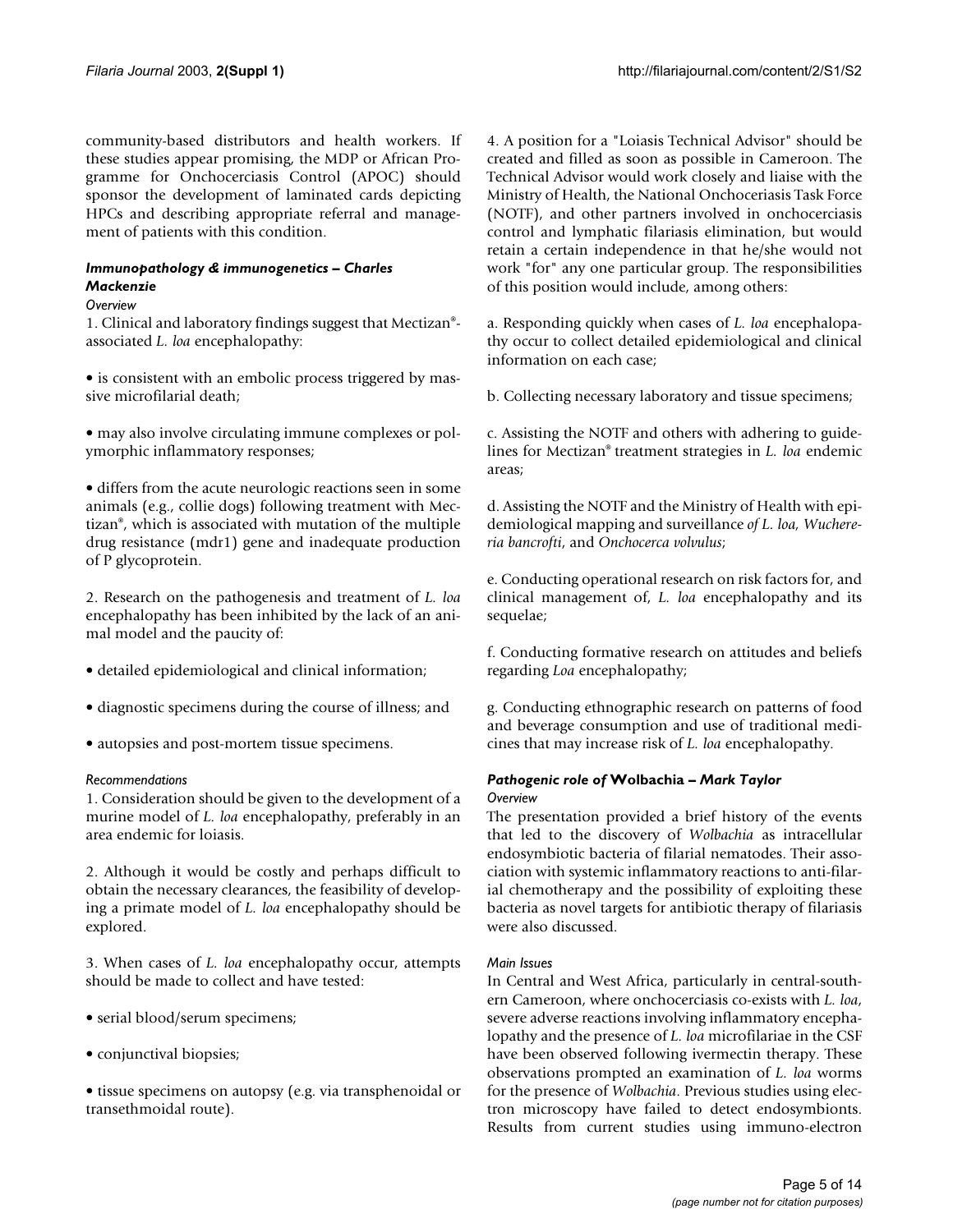microscopy show bacterial structures within host vacuoles labeled with antibodies to *Wolbachia* surface proteins in samples of infective larvae from Cameroon. Further, in PCR-based studies on adult worms, microfilariae and infective larvae have all been positive for the presence of *Wolbachia* DNA, with unique sequences. Of note, 10% of CSF samples from fatal cases of *L. loa* encephalopathy following treatment with Mectizan® were PCR-positive for *Wolbachia* but DNA sequencing demonstrated that these *Wolbachia* were derived from *O. volvulus* and not *L. loa*.

Cumulative results from these studies suggest that *L. loa* does harbor *Wolbachia* endosymbionts, albeit in very low numbers. Trials currently underway, in onchocerciasis and lymphatic filariasis patients and those planned in loiasis patients, are designed to determine whether antibiotic therapy can lead to adulticidal activity and long-term sterility of the adult worms.

#### *Discussion*

• Presence of *Wolbachia* in *L. loa* is uncertain, evidence from studies conducted by the Liverpool group indicates that they are present, but other laboratories have not obtained similar results.

• In its present form, antibiotic therapy is not suited to mass treatment, since children and pregnant women cannot receive doxycycline. Furthermore, the duration of treatment required is not practical for mass treatment programs.

## *Recommendations*

1. Communicate with large pharmaceutical manufacturers to access antibiotics that have been developed but are not in general use and examine their effect on *Wolbachia*. This strategy is considered to be more productive than using antibiotics which are currently in use due to possibility of resistance developing to pathogens other than the target *Wolbachia.*

2. It would be informative to examine *Wolbachia* symbiosis in different strains of *O. volvulus* and *L. loa.*

3. Despite the controversy surrounding the presence of *Wolbachia* in *L. loa* it may be useful to examine the potential for using antibiotics for the treatment of loiasis given their potential for limiting pathological inflammation during routine therapy.

4. Continue studies aimed at reducing the period of antibiotic treatment.

**Note:** Additional analysis using immunohistochemistry and PCR have failed to corroborate initial findings of *Wolbachia* symbiosis in *Loa loa* (Evidence against Wolbachia symbiosis in *Loa loa*. McGarry et al., *Filaria Journal* 2003, 2:9 and Obligatory symbiotic Wolbachia endobacteria are absent from *Loa loa*. Büttner et al., Filaria Journal 2003, 2:10). We now conclude that *Loa loa* is free of *Wolbachia* symbiosis. It is therefore highly improbable that *Wolbachia* contributes to the neurological consequences of SAE following ivermectin treatment in individuals with infections of *L. loa* unaccompanied by other filarial species.

## **Onchocerciasis-Related SAEs – Kwablah Awadzi** *Overview*

With the exception of *L. loa* related SAEs, there have been very few serious or severe reactions to Mectizan® therapy, despite wide application of the drug for onchocerciasis control. In addition, because of their limited effect on microfilariae, the benzimidazoles such as albendazole that are currently being widely applied for lymphatic filariasis elimination in onchocerciasis endemic areas, do not predispose patients to adverse events related to parasite death. Therefore, the presentation concentrated mainly on the onchocerciasis-related adverse events which have been observed and recorded following therapy with pre-Mectizan® drugs – DEC and suramin – which are no longer employed as therapeutic agents in onchocerciasis endemic areas.

#### *Main Issues*

• Provided a definition of SAEs as defined in the 1996 International Conference on Harmonization of Technical Requirements for the Registration of Pharmaceuticals for Human Use (ICH) guidelines for Good Clinical Practice.

• Provided a very useful definition of causality, based on the WHO definition as follows:

- Not related ¾
- $\blacktriangleright$  Unlikely
- Possibly related ¾
- Probably related ¾
- Most probably related ¾

• A very comprehensive account of SAEs which have been observed following therapy with the various drugs considered was presented. Events for which information was provided included:

Mortality ¾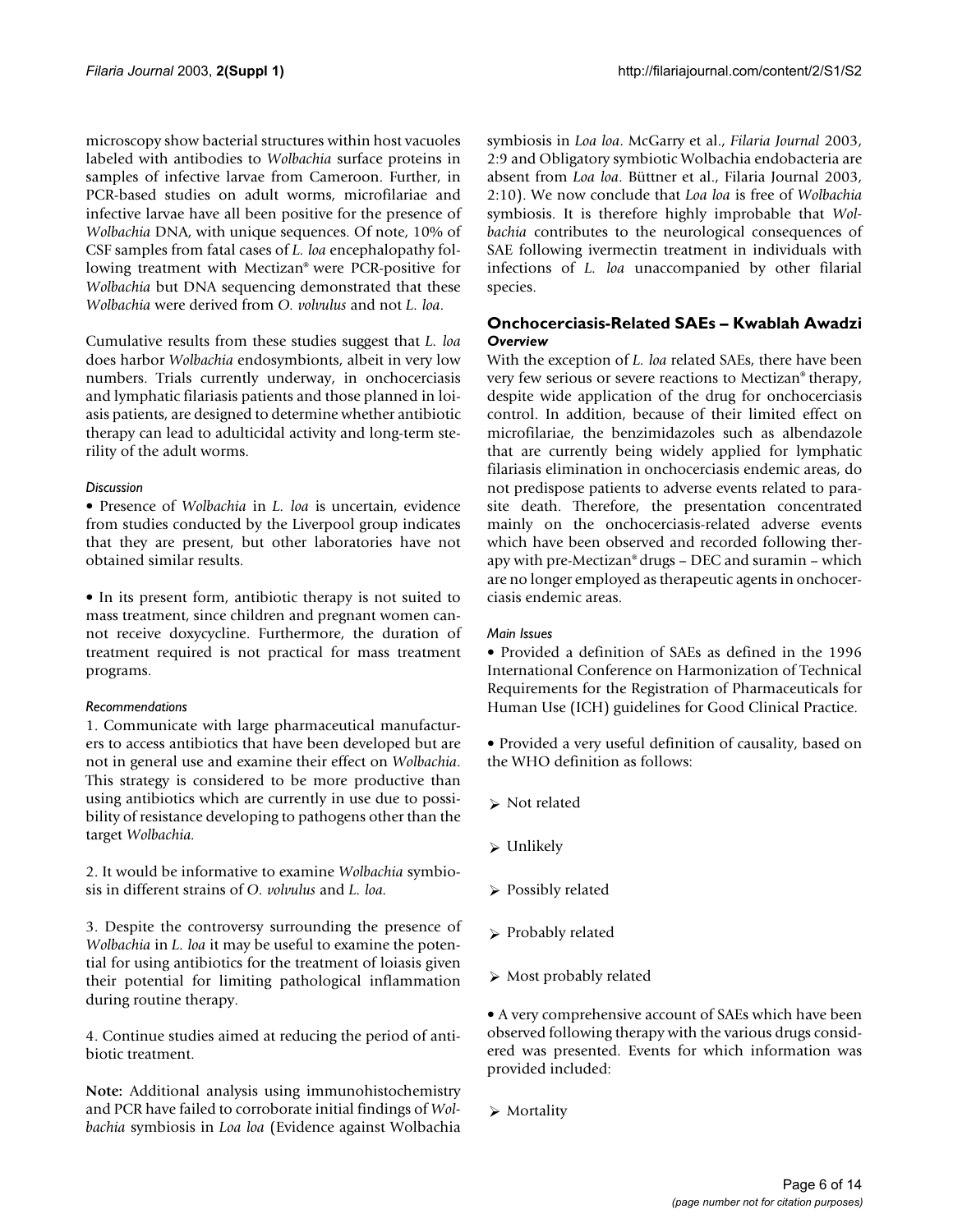- $\triangleright$  Collapse and therapeutic shock
- ► Severe Symptomatic Postural Hypotension (SSPH)

• An account of systemic reactions and the associated drugs was provided. The organ systems in which systemic reactions typically occur are dermatological, lymphatic, gastrointestinal, pulmonary, musculoskeletal, neurological and ocular.

The introduction of Mectizan® for the treatment and control of onchocerciasis has eliminated the use of either DEC or suramin. Although Mectizan® is generally well tolerated in patients with high *O. volvulus* microfilariae densities, the treatment of patients with intense *L. loa* infections has resulted in a number of SAEs including an acute encephalopathy that occasionally results in death. The pathogenesis of the encephalopathy is not well understood but does not appear to be related to the onchocercal post-treatment reactions.

## *Recommendations*

1. During training, all health staff should be taught how to distinguish between reactions which are drug-patient related and those reactions which relate to the death of parasite following drug administration

2. Because Mazzotti reactions are relatively common there is still a great need to further study the immuno-pathogenesis of these reactions, with a view to more effective management.

## **Risk Factors For SAEs**

#### *Analysis of reported cases of PLERM – Nana Twum-Danso Overview*

1. Analysis of reported PLERM cases is very limited due to substantial amounts of missing and incomplete data. The only risk factors for development of PLERM that have been identified, with reasonable confidence, are the following:

- Age between 45 and 59;
- First-time treatment with Mectizan®;

• High *L. loa* microfilarial load – mean post-treatment level of 3600 mf/ml, which if extrapolated, is suggestive of a mean pre-treatment level of approximately 36,000 mf/ ml.

2. Data were insufficient to determine the risk factors for poor clinical outcome (death or permanent neurologic sequelae once PLERM develops)

## *Recommendations*

1. More complete and reliable demographic, clinical and laboratory data needs to be collected for the rare encephalopathic SAE cases that occur in the future (see above recommendation for the Loiasis Technical Advisor in Cameroon).

2. An epidemiologist with expertise in clustering should review the geographic distribution of cases in Cameroon to investigate other potential risk factors (e.g. environmental, dietary etc.).

#### *Pharmacologic neurotoxicity – Geoffrey Edwards Overview*

1. Ivermectin, a lipophilic drug, does not normally cross the blood-brain barrier in vertebrates due to the action of the P-glycoprotein (PGP) efflux transporter.

2. Ivermectin is also a substrate of cytochrome P-450 (CYP) 3A4, which is widely distributed in humans and expressed in the liver and intestine.

3. Thus, drug-drug interactions at the level of PGP and/or CYP3A4, may increase the neurotoxicity of ivermectin.

4. Albendazole is a known substrate of CYP3A4 but it does not appear to be a substrate for human PGP.

5. Many foods, drinks and traditional medicines contain inhibitors of transport proteins such as PGP.

## *Discussion*

1. The local foods, alcoholic brews, and the traditional and allopathic medicines vary from one region to another in Cameroon and may warrant further investigation as possible co-factors in PLERM cases through inhibition of PGP and CYP3A4.

2. Side effects noted in studies using high-dose ivermectin are mydriasis, nausea, vomiting and weakness. No neurotoxicity has ever been observed in these studies. Thus, it is unlikely that inhibition of PGP and possible increased levels of ivermectin in the brain, could result in the same clinical picture as has been observed in PLERM. Another mechanism needs to be sought.

## *Recommendations*

1. Generate list of competitors of PGP and CYP3A4 that may be co-administered with Mectizan® in the field.

2. Determine if the local foods, brews, and traditional medicines used in the region of Cameroon where the encephalopathy cases appear to be clustered could be potential substrates of PGP and CYP3A4 (see above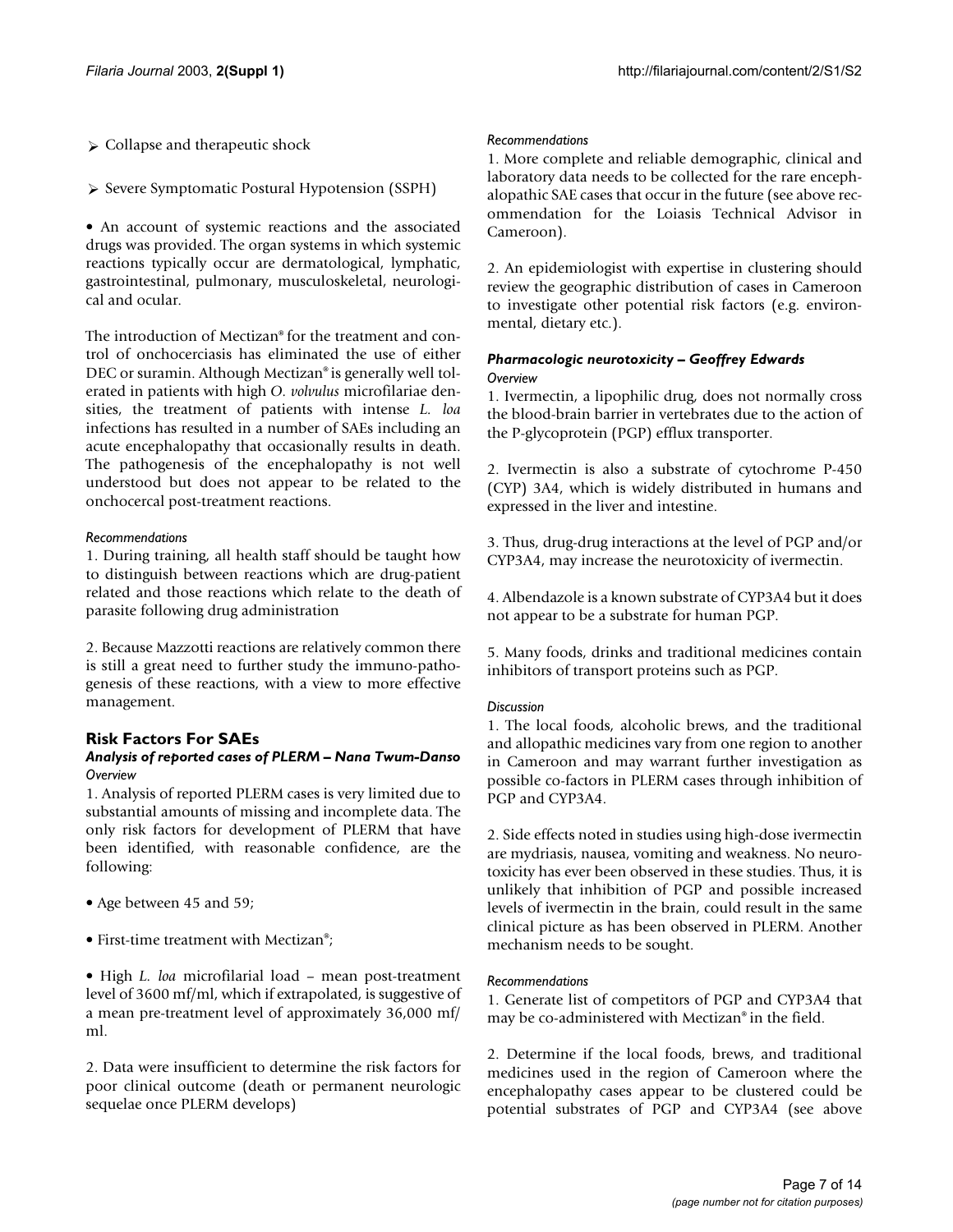recommendation for the Loiasis Technical Advisor in Cameroon).

## *Alcohol – Mamoun Homeida*

#### *Overview*

Alcohol intake in conjunction with Mectizan® treatment has been implicated as a possible cause of SAEs, including encephalopathy in *L. loa* endemic areas. As alcohol consumption is very common in all known *L. loa* endemic areas, there is a need to study this matter, in order to make a clear recommendation about the possible harmful interaction with Mectizan®. There are, however, two issues which must be clarified:

(a) the possible interaction between ethanol and Mectizan® would refer to acute, high intake of alcoholic beverages;

(b) there are a great variety of local alcoholic brews in the communities concerned, with varying possible associated toxic compounds.

## *Main Issues*

An ongoing cross-over study in Sudan where males are administered Mectizan® in a fasting state, with a sorghumbased meal (high in carbohydrates) or with a standard quantity of a local alcoholic brew, was briefly presented. Absorption of Mectizan® was not found to be significantly different between the 3 groups. Surprisingly, no ethanol was found in the local alcoholic brews in this study; rather they contained approximately 2% methanol and 11% propanol.

## *Recommendations*

1. Local patterns of alcohol brewing and consumption and use of traditional medicines in the high-risk areas of Cameroon should be determined (see above recommendation for the Loiasis Technical Advisor in Cameroon).

2. Pending the outcome of the above study, a clear recommendation about alcohol intake at the time of Mectizan® administration in mass treatment programs should be formulated by the Mectizan® Expert Committee (MEC) and communicated to field programs.

## **Risk-Management Approaches To** *L. Loa*  **Associated SAEs**

#### *Risk group identification approach – David Addiss Overview*

1. A decision analysis model for mass treatment strategies of onchocerciasis with Mectizan® in *L. loa* endemic areas was presented (see Additional File 7 for current MEC recommendations for treatment strategies in areas coendemic for onchocerciasis and loiasis). The current approach of village-by-village REA was compared with RAPLOA alone, and RAPLOA in combination with REA. Two thresholds of prevalence of high intensity *L. loa* microfilaremia (20% and 40%) were illustrated.

2. Based on the preliminary assumptions in the model, excluding communities at high risk of *L. loa* encephalopathy using RAPLOA techniques, did not appear to decrease the expected cases of death or permanent neurologic sequelae following the encephalopathic event.

3. The current version of the model focused on the risks and benefits of Mectizan® treatment, training, surveillance, and supportive care for any SAEs that may occur.

4. Cost and feasibility factors have not yet been included in the model.

#### *Recommendations*

1. Refine the estimates used in developing model assumptions.

2. Work should continue on the model to include feasibility and cost of different strategies using REA, RAPLOA and their combinations; different thresholds of RAPLOA should be explored.

3. Consider the cost implications in carrying out effective treatment in communities that are hypo-endemic for onchocerciasis that will involve training of health staff, sensitization and education of the communities as well as monitoring and case management.

4. Develop the model further to allow its application to LF particularly a risk benefit analysis.

#### *Pre-treatment with albendazole – John Horton & Mark Bradley Overview*

The presentation provided overviews of evidence of the effect that albendazole has, in both single and multiple dose regimens, on a wide variety of filarial species including *L. loa*. From the information available concerning the effect that albendazole has on *L. loa* microfilarial densities, a simple model of the effect of temporally spaced single dose administration of albendazole on *L. loa* microfilarial levels was presented.

#### *Main issues*

• In a number of different filarial infections, multiple and at least in some cases, single doses of albendazole leads to a reduction in mf counts

• The pattern of clearance is consistent with an effect on the adult (either a moderate macrofilaricidal effect or an effect on fertility/embryo production)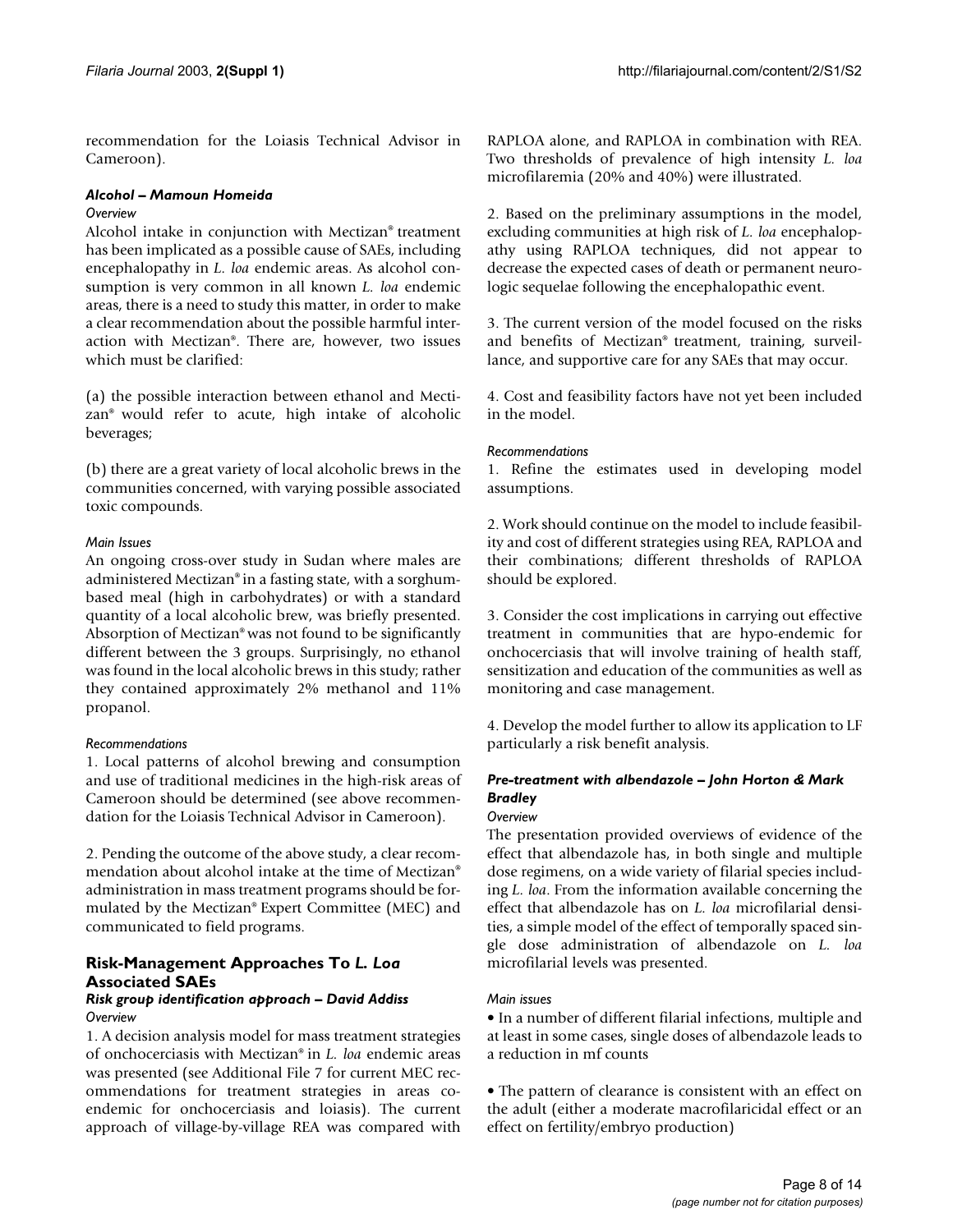• The clearance is slow, and detection requires relatively prolonged follow up. Mazzotti reactions are not reported.

• The single dose effect seen with *L. loa* can be utilized to potentially prevent reactions, and is compatible with a public health approach

#### *Discussion*

1. Although one case of non-fatal encephalopathy has been observed following albendazole therapy, most studies conducted to date show that single dose albendazole does not result in an increase of adverse events during the treatment of patients with LF or loiasis.

2. Effects of albendazole are slow to manifest: *Wuchereria bancrofti* microfilarial densities decline to around 20% of pre-treatment levels in LF patients over an 8–9 month period. In loiasis patients the decline is less pronounced, declining to around 50–70% of pre-treatment density over a period of 6 months.

3. Observed patterns of microfilarial decay are consistent with an effect on embryo-genesis rather than a direct effect on the microfilariae

#### *Recommendations*

1. Research on the feasibility of albendazole as a pre-treatment drug for Mectizan® in the onchocerciasis control and LF elimination programs in *L. loa* endemic areas is urgently needed. These studies should examine the effect of temporally spaced dosing with single 400 mg and 800 mg dose albendazole in *L. loa* patients with high-risk mf densities (> 30,000 mf/ml). A second intervention would be administered after 2–3 months. The proposed studies must show consistency of albendazole absorption.

## *Pre-treatment with low dose Mectizan® – Michel Boussinesq*

#### *Overview*

In a recent study, the kinetics of decline in *L. loa* microfilaremia was no different for patients receiving a standard dose of ivermectin than it was for those receiving a low dose (3 mg).

#### *Recommendation*

Further research to identify a low dose of ivermectin that could clear *L. loa* microfilaremia without provoking SAEs should not be pursued further at this time since it does not seem possible to identify a therapeutic minimum dose for this effective microfilaricide.

#### **Update On Management Of** *L. Loa*  **Encephalopathy – Kenneth Brown** *Overview*

1. A limited amount of reliable information exists on *L. loa* encephalopathy and its management, including treatment guidelines by Gardon *et al*., reports of previous workshops, and the published literature. However, this information is not always readily available, especially outside Cameroon.

2. As no substantially new clinical data have been generated or published since the 1999 workshop in Tours, recommendations for clinical management have not changed substantially.

#### *Recommendations*

1. Endorse the current *L. loa* encephalopathy treatment manual by Gardon (Bull Liais doc OCEAC 1999; 32 pg 37-51), with modifications (i.e. no massage of coma patients).

2. Corticosteriods are not recommended for treatment of *L. loa* encephalopathy. (rationale: no evidence of efficacy for this condition and they may be harmful)

3. Antihistamines are contraindicated for treatment of *L. loa* encephalopathy. (rationale: no evidence of efficacy for this condition and they sedate a patient with a neurologic condition, interfering with diagnosis and neurologic assessment)

4. Hydration is an important component of supportive care. Hypotonic intravenous solutions should be avoided if there is any evidence of increased intracranial pressure.

5. For village-level care, a simple algorithm card for recognition, referral and care of *L. loa* encephalopathy should be developed, pre-tested, and distributed.

6. Additional 'deliverables' for patient education, training of medical personnel, establishment of best practices for nursing and rehabilitation, counseling of patients and families, and dissemination of treatment guidelines, should be promulgated.

7. Efforts should be made to collect detailed clinical information on every case of *L. loa* encephalopathy (see above recommendation for Loiasis Technical Advisor in Cameroon).

#### **Health Educational Issues In Relation To SAEs – Nancy Haselow** *Overview*

1. The goal of Information, Education and Communication (IEC) strategies for Community-Directed Treatment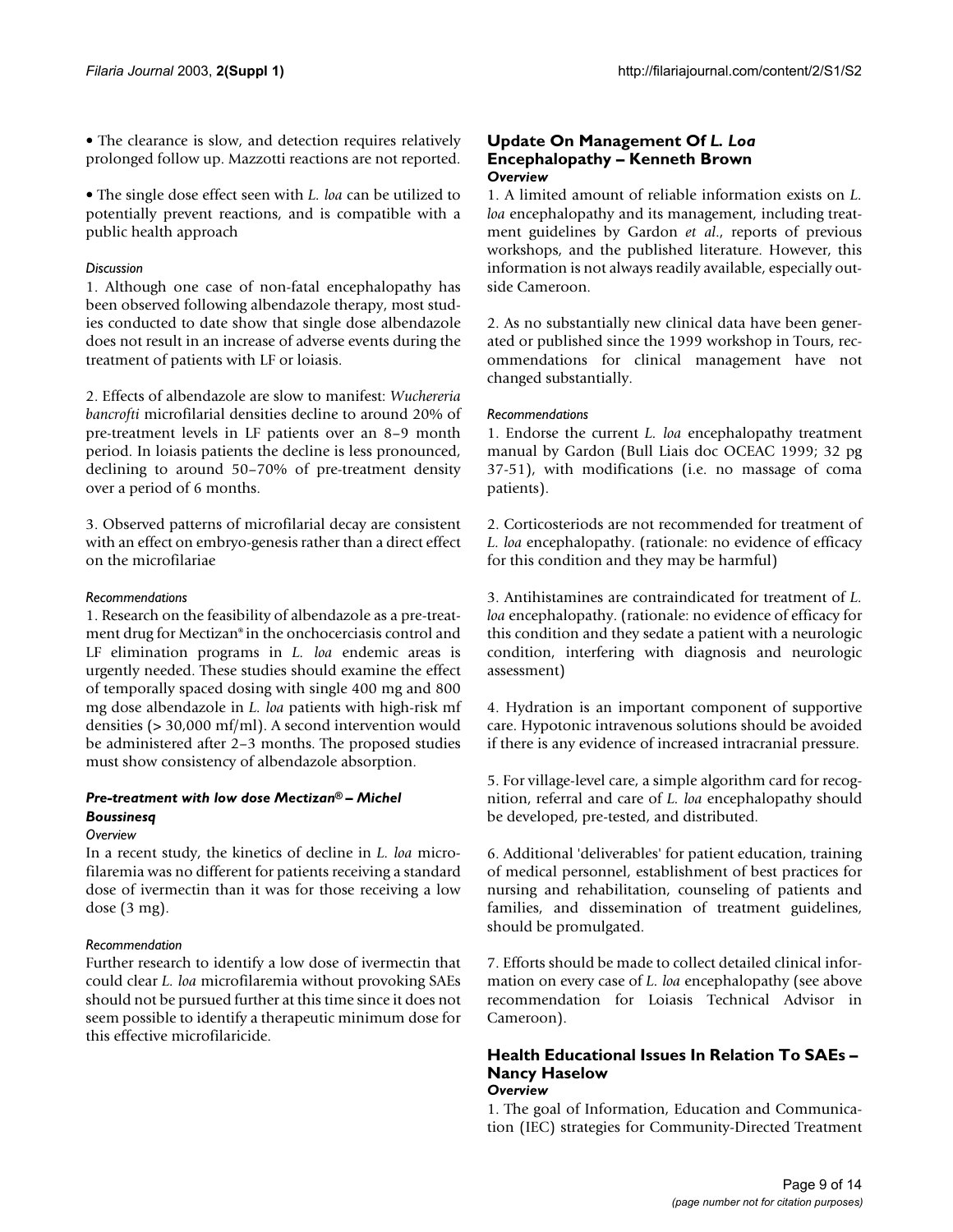with Invermectin (CDTI) in Cameroon has primarily been that of increasing treatment coverage. In the past, IEC activities have placed little emphasis on adverse events (AEs), both mild and severe, even though recent surveys have shown that both types of AEs affect treatment coverage.

2. A "Vicious Cycle" between SAEs and low treatment coverage was presented; fear of, and rumors about, SAEs increase reticence of the population to take Mectizan® in subsequent years which ultimately increases their risk of SAEs that are associated with high *L. loa* microfilarial loads since the microfilarial loads are increasingly restored to pre-treatment levels with the passage of time.

3. Increased human and financial resources are required to plan and implement CDTI in *L. loa* endemic areas due to the need for enhanced IEC activities, increase in the content and duration of training for CDDs and health staff, additional supervision of community activities, and provision of medical supplies to health facilities for management of any SAEs that may occur. In addition, because of the need for strict monitoring of drug inventory and close supervision of community activities, Mectizan® distribution in these areas by definition, does not and can not, fit into the classic CDTI approach.

4. Great efforts have been made in the past year to include Adverse Event (AE) occurrence, referral and management in the IEC plans of mass treatment programs in Cameroon.

5. There is a need for emphasis on community-based research in the design of IEC tools with greater importance placed on pre-testing these tools before producing them *en masse* for the entire country. In addition, given the linguistic, cultural and religious differences in the country, IEC tools must be tailored for the specific audience.

6. Effective management of SAE cases, with early and appropriate feedback to affected families and communities (including counseling), is a critical component of the IEC strategy. This has not yet been fully employed.

## *Recommendations*

1. Health education and communication materials should be developed based on research carried out in the communities. Subsequently, the product should be tested and refined before widespread application.

2. Counseling methods need to be developed to support those who suffer serious adverse event. Two aspects of counseling should be considered:

(a) Medical counseling carried out by medical staff to explain the condition to the affected family; and

(b) Social support that should be carried out by a prominent person in the community. Regarding the latter it was suggested that the religious leader would be apt to provide such support.

3. Training materials need to be developed further to enhance the efficiency at all levels. In this regard it was also pointed out that selection of subjects from communities for carrying out REA is not always random. It is recommended that training of health staff on this subject should stress the importance of random selection of subjects to give an accurate estimate of endemicity.

4. In order to encourage early management of SAEs, families should be educated to seek treatment as early as possible for even mild AEs. Cost should not be a barrier to seeking medical care for AEs.

5. Appropriate information on adverse reactions to Mectizan® treatment needs to be communicated to the communities to avoid development of reticence to continue subsequent treatments.

#### **Review Of Present Recommendations For Mectizan® Treatment In** *L. Loa* **Endemic Areas (See Additional File 7)** *Recommendations*

1. Introductory text needs to be updated to reflect knowledge gained since 1999 including the new RAPLOA technique once it has been validated.

2. Recommendations for program areas where there has been no previous treatment, or fewer than 2 rounds of annual treatment, or less than 60% coverage during 2 or more rounds of annual treatment, or have had cases of encephalopathic SAEs following treatment, needs to be reworded to reflect the following:

• recommended strategy should be made on a community-by-community basis rather than for entire program areas since there is often great variability in treatment coverage within different communities in a given program area.

• recommended strategy for communities found to be hypo-endemic by REA, particularly if previously believed to be hyper- or meso- endemic by REMO, should be made more flexible.

3. Recommendations for follow-up care after clinic-based treatment should be more clearly written.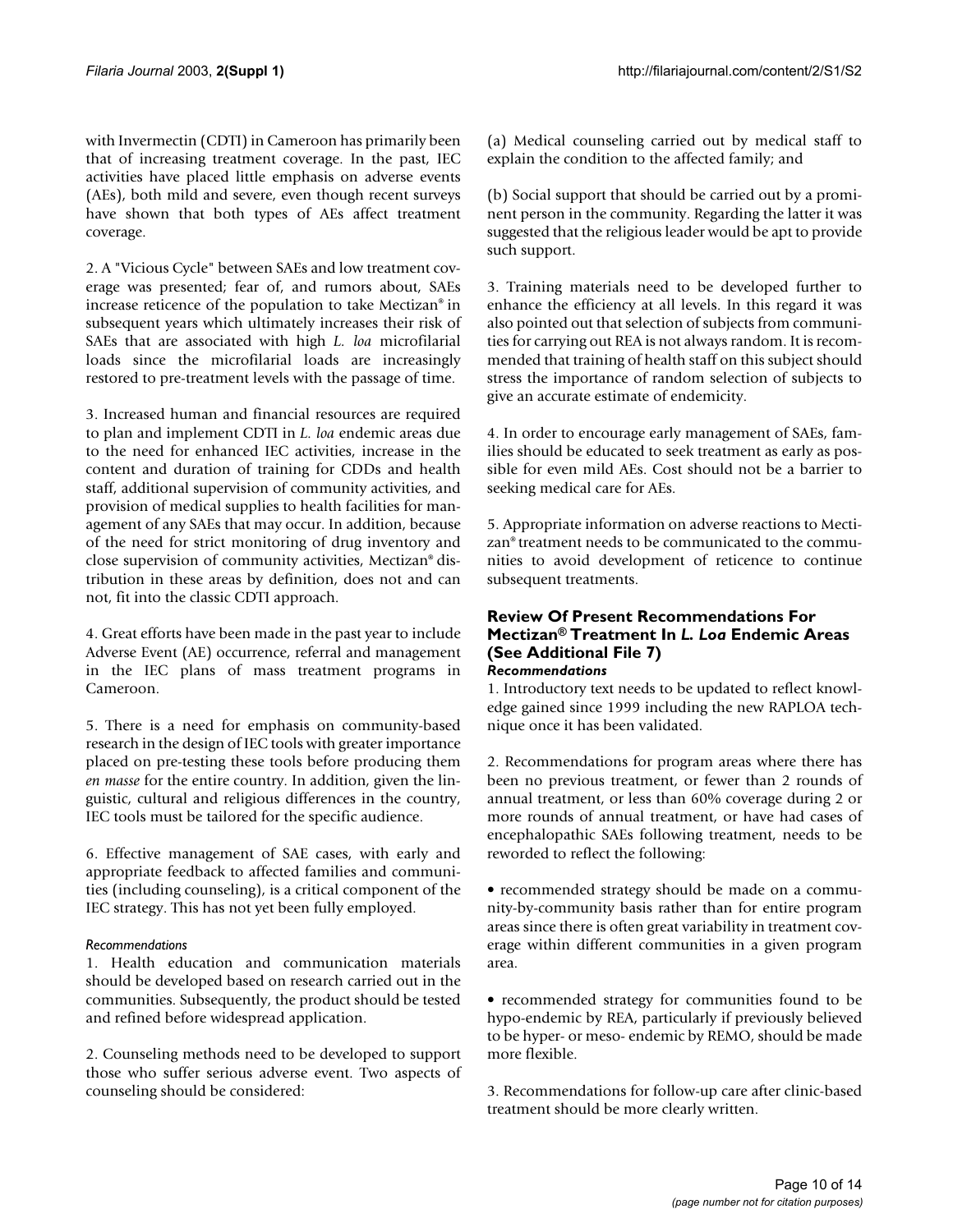4. Consideration should be given to moving the section on "the ultimate decision on how to proceed ... should be made by the National Onchocerciasis Task Force (NOTF) and the Ministry of Health" to the top of the guidelines so that program managers more fully appreciate their role and authority in implementing the recommendations.

The MEC and TCC (please see the Glossary of Abbreviations) should clarify whether the above-referenced recommendations should be viewed as 'strict' recommendations or 'flexible' guidelines.

## **Reporting Of SAEs – Amy Klion** *Overview*

The different and overlapping goals and responsibilities of AE reporting were reviewed for different categories of institutions and professionals (Food and Drug Administration (FDA) of the U.S., manufacturer/distributor, health professionals and clinical researchers).

The limitations of AE reporting were also presented:

*Spontaneous reporting (FDA and similar agencies)*

- AE recognition is subjective
- Underreporting is systemic
- Biases (length of time a product has been on the market, country, quality of data) can affect reporting
- Estimation of population exposure is imprecise

*Active surveillance (Research studies; Prescription-Event Monitoring)*

- Adverse event recognition is subjective
- Costly (in time and money)

## *Main issues*

With regard to the MDP, the presumed goals of AE reporting are:

• to obtain information pertaining to the incidence, pathogenesis and treatment of *L. loa*-related encephalopathy following Mectizan® administration,

• to identify other severe adverse events that may lead to decreased coverage.

The responsibility of the MDP with regards to AE reporting is the transmittal of SAE reports to manufacturer and/ or FDA. However, it faces numerous limitations:

- Quality and quantity of information,
- Logistics (information not available),
- Form (information not recorded),
- Variability in reporting,
- Subjective nature of adverse event recognition (perception of what is to be reported).

The possibilities for improvement of AE reporting of the MDP are:

• Encourage reporting of severe or unexpected AEs instead of "serious" AEs,

• Consider two-step form:

▶ Step 1: check box/short text form to collect research data on **all reported AEs**

▶ Step 2: additional (free-text) information required by FDA for **reported SAEs,**

• Institution of a "rapid response team" to augment and standardize acute and follow-up information collected on cases of *L. loa*-induced encephalopathy,

## *Recommendations*

1. MDP needs to clearly define the reasons why SAE reports are required and these messages must be conveyed to health staff working in program areas

2. MDP needs to clearly differentiate between expected reactions to therapy and what could constitute an unexpected event. This difference needs to be communicated to health staff in program areas. It is anticipated that this understanding should reduce the number of reports for expected events.

3. The current SAE reporting form may be too complex and therefore it is not being adequately completed with subsequent loss of vital information. It is recommended that the form is examined and possible revised. The alternative is to have a 2-step reporting system as suggested above.

4. The MDP should examine its current database and compile a list of data which need to be captured to better understand and track the occurrence of *L. loa* related encephalopathic events following Mectizan® treatment. Feedback on the SAE reporting survey that the MDP is conducting will be available in July 2002. It is hoped that this will provide useful input for the re-design of the SAE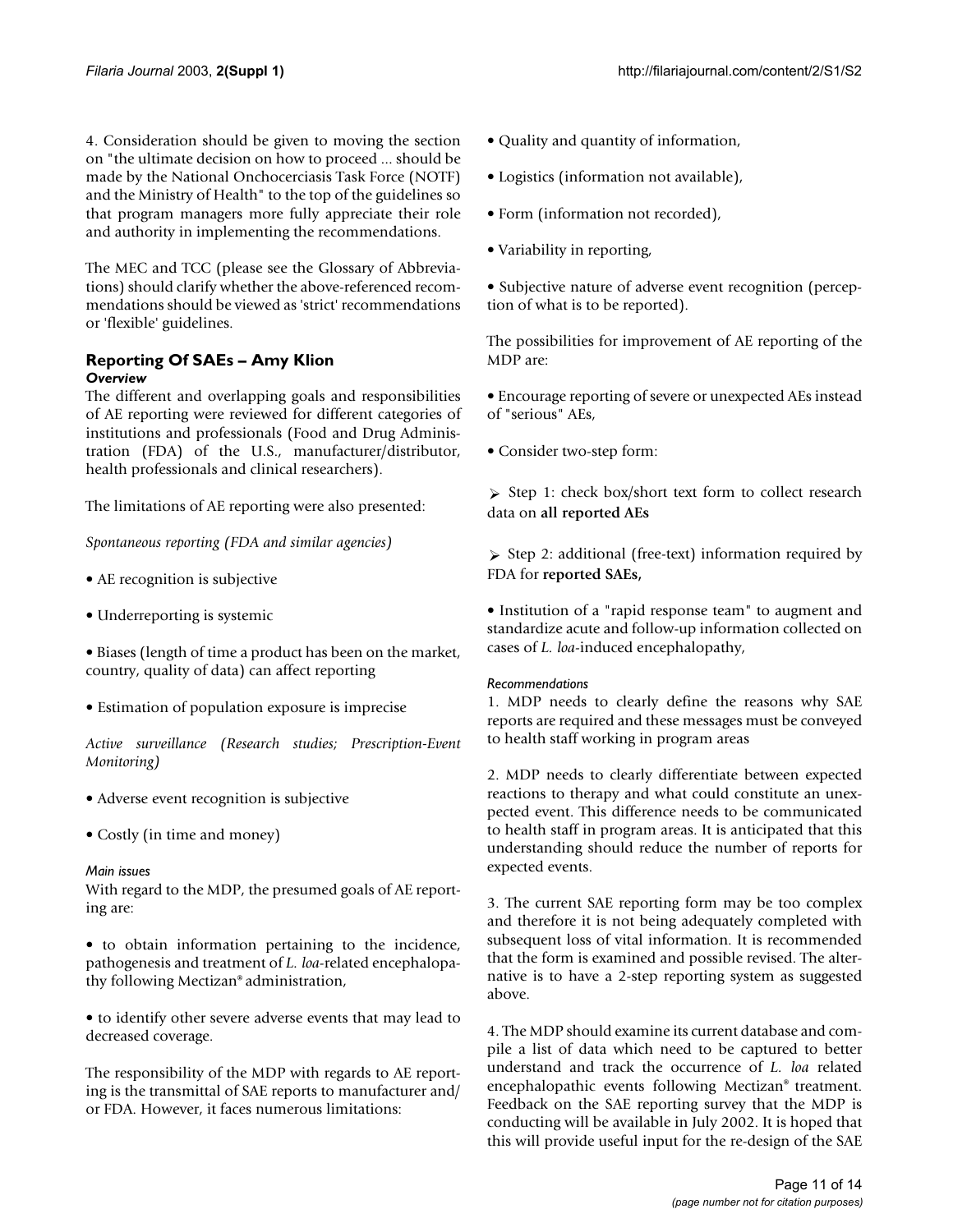#### **Table 1: Recommended Action Items**

| <b>ACTION ITEM</b>                                                                  | <b>RELATIVE COST</b> | <b>RELATIVE IMPORTANCE</b> |
|-------------------------------------------------------------------------------------|----------------------|----------------------------|
| I. Mapping                                                                          |                      |                            |
| Updating country maps                                                               | High/Moderate        | High                       |
| RAPLOA implementation                                                               | Low                  | High                       |
| 2. Pathogenesis and Clinical Aspects                                                |                      |                            |
| Field case studies                                                                  |                      |                            |
| Serial sampling (blood, CSF)                                                        | Moderate             | High                       |
| Quick response (telephone system)                                                   | Moderate             | High                       |
| Better clinical definition                                                          | Low                  | High                       |
| Improve data forms etc.                                                             | Low                  | High                       |
| Analysis of evolution of clinical picture to identify potential early warning signs | Low                  | High                       |
| Research on HPCs                                                                    |                      |                            |
| Pathological specimens (with blood/serological correlates)                          | Moderate             | High                       |
| Utility as early warning sign for PLERM                                             | Moderate             | High                       |
| Reliability of application by CDDs & community health workers                       | Low                  | High                       |
| Support Local Loiasis Technical Advisor                                             | High                 | High                       |
| Hospital studies (more sophisticated sampling/testing)                              | Moderate             | High                       |
| Population studies                                                                  |                      |                            |
| Mdr1 and other genetic studies                                                      | High                 | Low                        |
| Food and alcohol toxicity surveys                                                   | Moderate             | Moderate                   |
| Post-mortem studies                                                                 |                      |                            |
| Core samples                                                                        | Low                  | High                       |
| Immunohistology etc on AFIP/Marc Wéry samples                                       | Low                  | High                       |
| Conjunctival samples                                                                | Moderate             | Moderate                   |
| 3. Epidemiologic Aspects                                                            |                      |                            |
| Use of GIS software to map SAE cases                                                | Low                  | High                       |
| Support epidemiologist specialized in cluster phenomena                             | High                 | High                       |
| Research on RAPLOA techniques applied at individual level                           | Low                  | High                       |
| 4. Pre-Treatment Approaches for L. loa endemic areas                                |                      |                            |
| Explore existing drugs with potential efficacy against L. loa                       | Moderate             | High                       |
| Albendazole - repeated doses                                                        | Moderate             | Moderate                   |
| Wolbachia (follow developments and respond where appropriate)                       | (Low)                | (High)                     |
| Steroids (hospital study)                                                           | Moderate             | Moderate                   |
| List of co-substrates for PGP and CYP3A4 potentially used locally                   | Low                  | Moderate                   |
| 5. Animal Models                                                                    |                      |                            |
| Primates in Cameroon                                                                |                      |                            |
| To eventually lead to new therapies                                                 | High                 | (Pending))                 |
| To study pathogenesis                                                               | High                 | Low                        |
| Mouse (should be secondary to primate studies)                                      | Moderate             | (Controversial)            |
| Dog (unlikely to be comparable)                                                     | High                 | Low                        |
| In vitro studies (already being done at NIH)                                        | (High)               | (Medium)                   |
| 6. SAE management improvement / best care methodology                               |                      |                            |
| Improve SAE surveillance & reporting system                                         | Low                  | High                       |
| Validation of activities, training, surveillance system                             | Low                  | High                       |
| Development & assessment of risk management models (incl. for LF)                   | Low                  | High                       |
| Education & counseling materials guided by community-based research                 | Low                  | High                       |
| Simple algorithm card for recognition, referral & management                        | Low                  | High                       |
| 7. Support research addressing expansion of programs to LF areas                    | Low                  | High                       |

form to make it better suited for field use. After July, a data capture tool should be prepared which will be administered by a technical support person based in Cameroon (see above recommendation for Loiasis Technical Advisor in Cameroon).

## **Other Matters**

#### *Global Programme to Eliminate Lymphatic Filariasis (GPELF) Discussion*

The importance and urgency of addressing safety issues related to treatment in areas of onchocerciasis and/or LF co-endemicity with *L. loa* was stressed. Various potential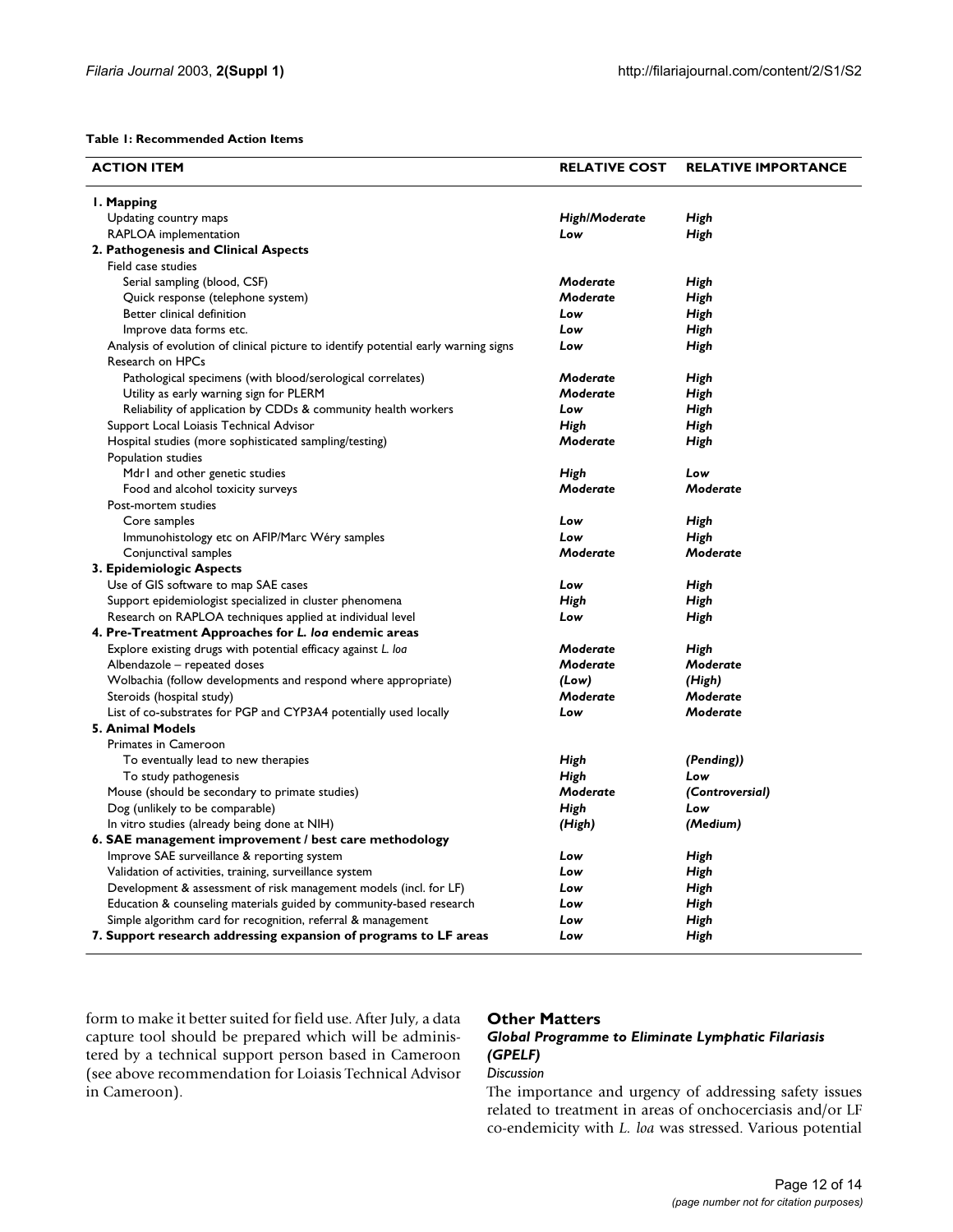treatment strategies using Mectizan® alone, pre-treatment with albendazole followed by Mectizan®, and pre-treatment with Mectizan® followed by albendazole were discussed.

#### *Recommendations*

1. Well-designed research studies need to be conducted to address, as much as possible, safety issues in relation to combination treatment regimens with Mectizan® and albendazole in areas where LF is co-endemic with loiasis.

2. The relevant technical bodies that oversee these issues (TDR, MECAC, TAG, RPRG for AFRO - please see the Glossary of Abbreviations) should coordinate their input into this issue.

## **Conclusions & Recommendations**

In addition to the conclusions and recommendations formulated under each section of this report, an overview of the plan of action and follow-up for future work, highlighting the cost and relative importance of each recommendation was agreed upon and is presented in Table 1.

## **Closure**

The meeting closed at 1800 hours on 30 May. The participants expressed their appreciation to Merck and GSK for sponsoring the meeting, to Professor Mamoun Homeida for chairing the meeting, and to Professor David Molyneux and his team for hosting the meeting and for making such pleasant and practical arrangements for the working group.

## **Glossary of Abbreviations**

AE Adverse Experience/Event

AFIP US Armed Forces Institute of Pathology

CDC US Centers for Disease Control and Prevention

CDD Community Drug Distributor

CDTI Community-Directed Treatment with Ivermectin

CMFL Community Microfilarial Load

CNS Central Nervous System

CSF Cerebrospinal Fluid

CYP Cytochrome P450

DEC Diethlycarbamazine

FDA US Food and Drug Administration

HKI Hellen Keller International

HPC Hemorrhages of the Palpebral Conjunctiva

IEC Information, Education & Communication

MDP Mectizan® Donation Program

mdr1 gene that encodes the Multiple Drug Resistance Associated Protein in humans

MEC Mectizan® Expert Committee

MECAC Mectizan® Expert Committee/Albendazole Coordination

NIH US National Institutes of Health

NOTF National Onchocerciasis Task Force

PCR Polymerase Chain Reaction

PGP p-Glycoprotein

PLERM Probable/Possible *Loa loa* Encephalopathy temporally Related to treatment with Mectizan®

RAPLOA Rapid Assessment Procedure for Loiasis based on restricted definition of history of eye worm passage

REA Rapid Epidemiologic Assessment (of onchocerciasis)

REMO Rapid Epidemiologic Mapping of Onchocerciasis

RPRG Regional Programme Review Group (for the Elimination of Lymphatic Filariasis)

SAE Serious Adverse Experience/Event

SSI Sight Savers International

SSPH Severe Symptomatic Postural Hypotension

TAG Technical Advisory Group (for the Global Programme to Eliminate Lymphatic Filariasis)

TDR UNDP/World Bank/WHO Special Programme for Research and Training in Tropical Diseases

TCC Technical Consultative Committee for the African Program for Onchocerciasis Control